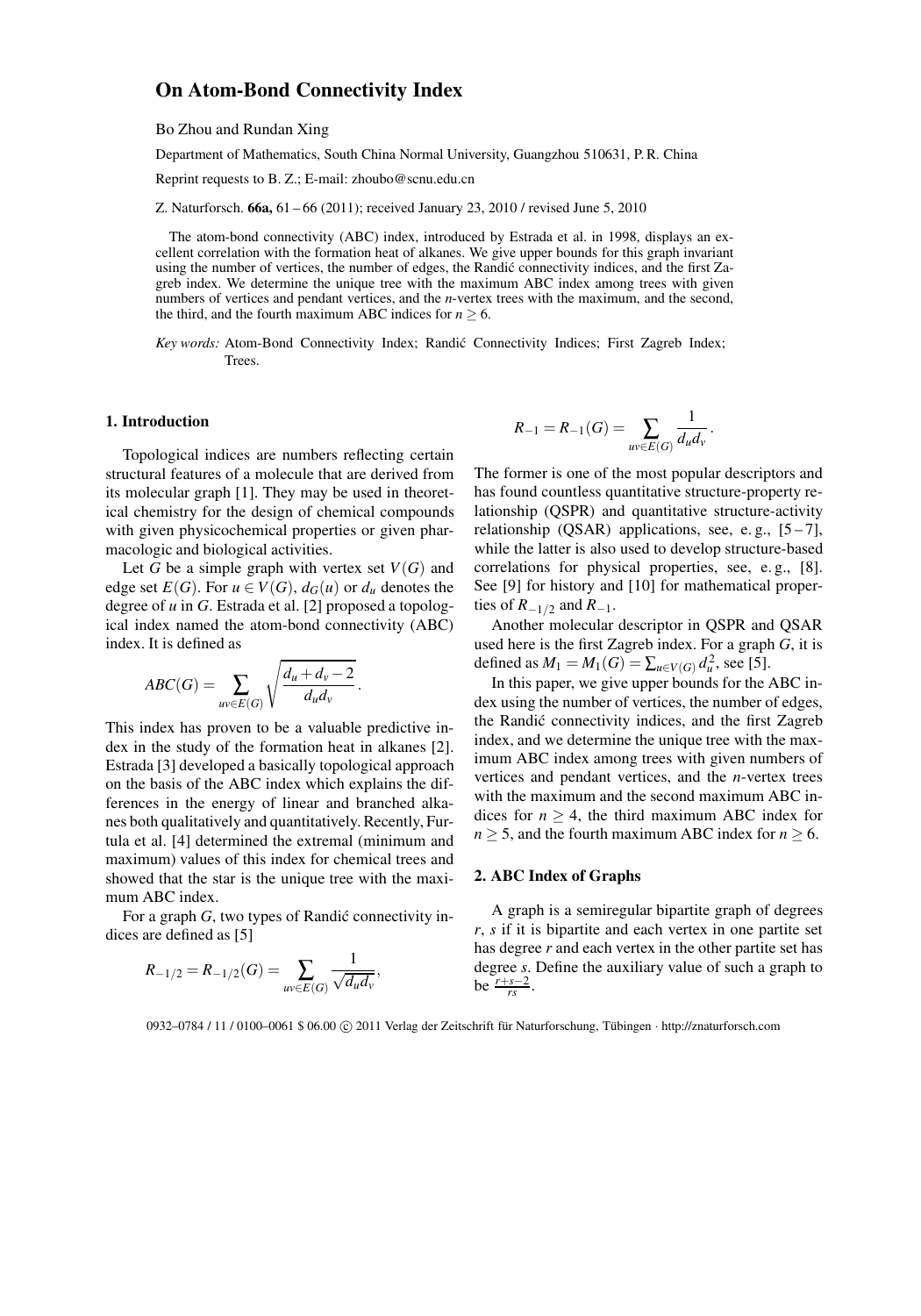Proposition 1 *Let G be a graph with n vertices and m edges. Then*

$$
ABC(G) \leq \sqrt{m(n-2R_{-1})}
$$

*with equality if and only if one of the following conditions is satisfied:*

 $(i)$  *m* = 0;

*(ii) G has no isolated vertices, and every edge is incident with a vertex of degree two;*

*(iii) G has no isolated vertices and no vertex of degree two, and every component of G is either a regular graph of degree, say r for all such components (if exist), or a nonregular semiregular bipartite graph and all such components (if exist) have equal auxiliary value, which is equal to*  $\frac{2r-2}{r^2}$  *if there exist both types of the components.*

Proof: By the Cauchy-Schwarz inequality,

$$
ABC(G) = \sum_{uv \in E(G)} \sqrt{\frac{d_u + d_v - 2}{d_u d_v}}
$$
  
\n
$$
\leq \sqrt{m \sum_{uv \in E(G)} \frac{d_u + d_v - 2}{d_u d_v}}
$$
  
\n
$$
= \sqrt{m \sum_{uv \in E(G)} \left(\frac{1}{d_u} + \frac{1}{d_v} - \frac{2}{d_u d_v}\right)}
$$
  
\n
$$
= \sqrt{m \left(\sum_{\substack{u \in V(G) \\ d_u \geq 1}} \frac{1}{d_u} \cdot d_u - 2R_{-1}\right)}
$$
  
\n
$$
\leq \sqrt{m (n - 2R_{-1})}
$$

with equalities if and only if either  $m = 0$  or  $G$  has no isolated vertices and for any edge *uv* of *G*,  $\frac{d_u + d_v - 2}{d_u d_v}$  is a constant, say *c*. Obviously,  $c \geq 0$ .

Suppose that the bound for  $ABC(G)$  is attained in the proposition and  $m > 0$ . If  $c = 0$ , then G is a regular graph of degree one. Suppose that  $c > 0$ , then there is at least one vertex with degree at least two. Let *u* be a vertex of degree at least two. For two distinct neighbours *v* and *w* of *u*, we have  $\frac{d_u + d_v - 2}{d_u d_v} = \frac{d_u + d_w - 2}{d_u d_w}$  and then  $\frac{d_u - 2}{d_v} = \frac{d_u - 2}{d_w}$ , which implies that either  $d_u = 2$ or  $d_v = d_w$ . If  $d_u = 2$ , then  $c = \frac{d_u + d_v - 2}{d_u d_v} = \frac{1}{2}$  for any neighbour *v* of *u*. Note that  $\frac{d_u + d_v - 2}{d_u d_v} = \frac{1}{2}$  if and only if  $(d_u - 2)(d_v - 2) = 0$ , i.e.,  $d_u = 2$  or  $d_v = 2$ . If there is

at least one vertex in *G* with degree two, then  $c = \frac{1}{2}$ , and thus *G* is a graph in which every edge is incident with a vertex of degree two.

Suppose that there is no vertex of degree two in *G*. Then for any vertex of degree greater than two, all of its neighbours have the same degree. Thus, every component of *G* is either regular or is not regular but has only two different degrees. In the latter case, the end vertices of all edges have the same two different degrees. It follows that every component of *G* is either a regular graph of degree, say *r* for all such components (if exist), or a nonregular semiregular bipartite graph and all such components (if exist) have equal auxiliary value, which is equal to  $\frac{2r-2}{r^2}$  if there exist both types of the components.

Conversely, it is easily seen that the bound for  $ABC(G)$  is attained if *G* is a graph satisfying (i), (ii) or (iii).  $\square$ 

We note that actually the above proof suggests a slightly sharper result: If  $G$  is a graph with  $n_1$  vertices of degree at least one and *m* edges, then

$$
ABC(G) \leq \sqrt{m(n_1 - 2R_{-1})}
$$

with equality if and only if (i)  $n_1 = m = 0$ , or (ii) every edge is incident with a vertex of degree two, or (iii) *G* has no vertex of degree two, and every nontrivial component of *G* is either a regular graph of degree, say *r* for all such components (if exist), or a nonregular semiregular bipartite graph and all such components (if exist) have equal auxiliary value, which is equal to  $\frac{2r-2}{r^2}$  if there exist both types of the components.

Obviously, the ABC index for any of the three graphs with one or two vertices is equal to zero.

**Corollary 1** *Let G be a graph with*  $n \geq 3$  *vertices. Then*

$$
ABC(G) \le n\sqrt{\frac{n-2}{2}}
$$

*with equality if and only if G is the complete graph.*

**Proof:** Recall that  $[11]$   $R_{-1} \ge \frac{n}{2(n-1)}$  with equality if and only if *G* is the complete graph. Now the result follows from Proposition 1.  $\Box$ 

**Corollary 2** [4] *Let G be a tree with*  $n \geq 2$  *vertices. Then*

$$
ABC(G) \le \sqrt{(n-1)(n-2)}
$$

*with equality if and only if G is the star.*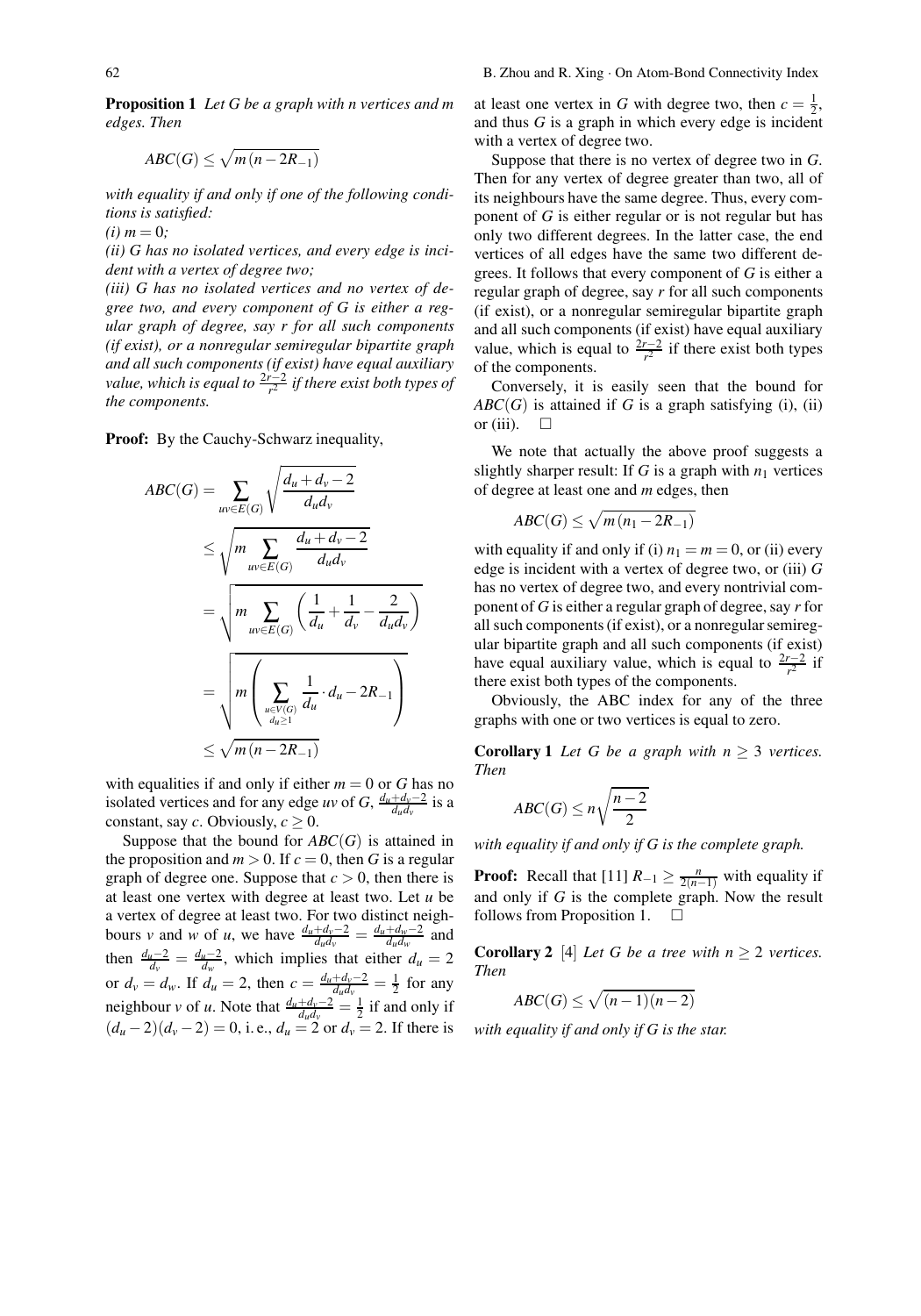**Proof:** Recall that from [12],  $R_{-1} \ge 1$  with equality if and only if *G* is the star. Now the result follows from Proposition 1.  $\square$ 

**Corollary 3** *Let G be a graph with n vertices and m*  $\geq$ 1 *edges. Then*

$$
ABC(G) \le \sqrt{m\left(n - \frac{4m}{4m+1 - \sqrt{8m+1}}\right)}
$$

*with equality if and only if G is a complete graph.*

**Proof:** For a graph with  $m \ge 1$  edges, we have [13]  $R_{-1} \geq \frac{2m}{4m+1-\sqrt{8m+1}}$  with equality if and only if *G* consists of a complete graph and possibly isolated vertices. Now the result follows from Proposition 1.

The complete bipartite graph with *a* vertices in one partite set and *b* vertices in the other partite set is denoted by  $K_{a,b}$ .

**Proposition 2** *Let G be a triangle-free graph with n*  $\geq$ 3 *vertices.*

$$
ABC(G) \le \sqrt{n-2}R_{-1/2},
$$
  

$$
ABC(G) \le \frac{n}{2}\sqrt{n-2}
$$

*with equality in the first inequality if and only if G is a complete bipartite graph, and with equality in the second inequality if and only if*  $G = K_{n/2,n/2}$ *.* 

**Proof:** Note that for any  $uv \in E(G)$ ,  $d_u + d_v \le n$ . Then

$$
ABC(G) \le \sum_{uv \in E(G)} \frac{\sqrt{n-2}}{\sqrt{d_u d_v}} = \sqrt{n-2}R_{-1/2}
$$

with equality if and only if for any  $uv \in E(G)$ ,  $d_u$  +  $d_v = n$ , i. e., *G* is a complete bipartite graph.

Then the second inequality follows and equality holds if and only if *G* is a regular complete bipartite graph, i. e.,  $G = K_{n/2,n/2}$ .  $\square$ 

The result in previous proposition may be improved by using better lower bound for *R*−1*/*2. An example is as follows: If *G* is a connected triangle-free graph with *n* ≥ 2 vertices, *m* edges, maximum vertex degree ∆, and minimum vertex degree  $\delta \geq 1$ , then [14]  $R_{-1/2} \leq$  $\frac{n}{2} - \frac{1}{2m} \left( \frac{1}{\sqrt{\delta}} - \frac{1}{\sqrt{\delta}} \right)$  $\frac{1}{\Delta}$  and thus

$$
ABC(G) \leq \frac{n}{2}\sqrt{n-2} - \frac{\sqrt{n-2}}{2m} \left(\frac{1}{\sqrt{\delta}} - \frac{1}{\sqrt{\Delta}}\right)^2.
$$

**Corollary 4** Let G be a bipartite graph with  $n \geq 3$  ver*tices. Then*

$$
ABC(G) \le \sqrt{(n-2)\left\lfloor \frac{n}{2} \right\rfloor \left\lceil \frac{n}{2} \right\rceil}
$$

*with equality if and only if*  $G = K_{\lfloor n/2 \rfloor, \lceil n/2 \rceil}$ .

Proof: Let *X* and *Y* be the two partite sets of *G* with  $|X|$  ≤ |*Y*|. From [15], we have  $R_{-1/2}$  ≤  $\sqrt{|X||Y|}$ , implying that  $R_{-1/2} \le \sqrt{\left\lfloor \frac{n}{2} \right\rfloor \left\lceil \frac{n}{2} \right\rceil}$ , and if equality holds, then  $|X| = \lfloor \frac{n}{2} \rfloor$  and  $|\dot{Y}| = \lceil \frac{n}{2} \rceil$ . Now the result follows from Proposition 2.  $\Box$ 

Proposition 3 *Let G be a graph with m edges. Then*

$$
ABC(G) \leq \sqrt{(M_1 - 2m)R_{-1}}
$$

*with equality if and only if either*  $m = 0$ *, or every component of G is either a regular graph of degree, say r for all such components (if exist), or a nonregular semiregular bipartite graph of degrees, say s and t (depending on the component) and all such components (if exist)* have equal  $st(s + t - 2)$ -value, which is equal to *r*2(2*r*−2) *if there exist both types of the components.*

**Proof:** Note that  $M_1 = \sum_{uv \in E(G)} (d_u + d_v)$ . By the Cauchy-Schwarz inequality,

$$
ABC(G) \le \sqrt{\sum_{uv \in E(G)} (d_u + d_v - 2) \sum_{uv \in E(G)} \frac{1}{d_u d_v}}
$$
  
=  $\sqrt{(M_1 - 2m)R_{-1}}$ 

with equality if and only if either  $m = 0$  or for any edge *uv* of *G*,  $d_u d_v (d_u + d_v - 2)$  is a constant. Now the result follows easily by similar arguments as in the proof of Proposition 1.  $\square$ 

The clique number of a graph is the number of vertices in a largest complete subgraph of the graph. A particular case of Theorem 1 in [16] says that if *G* is a graph with clique number  $\omega$ , then  $R_{-1} \leq$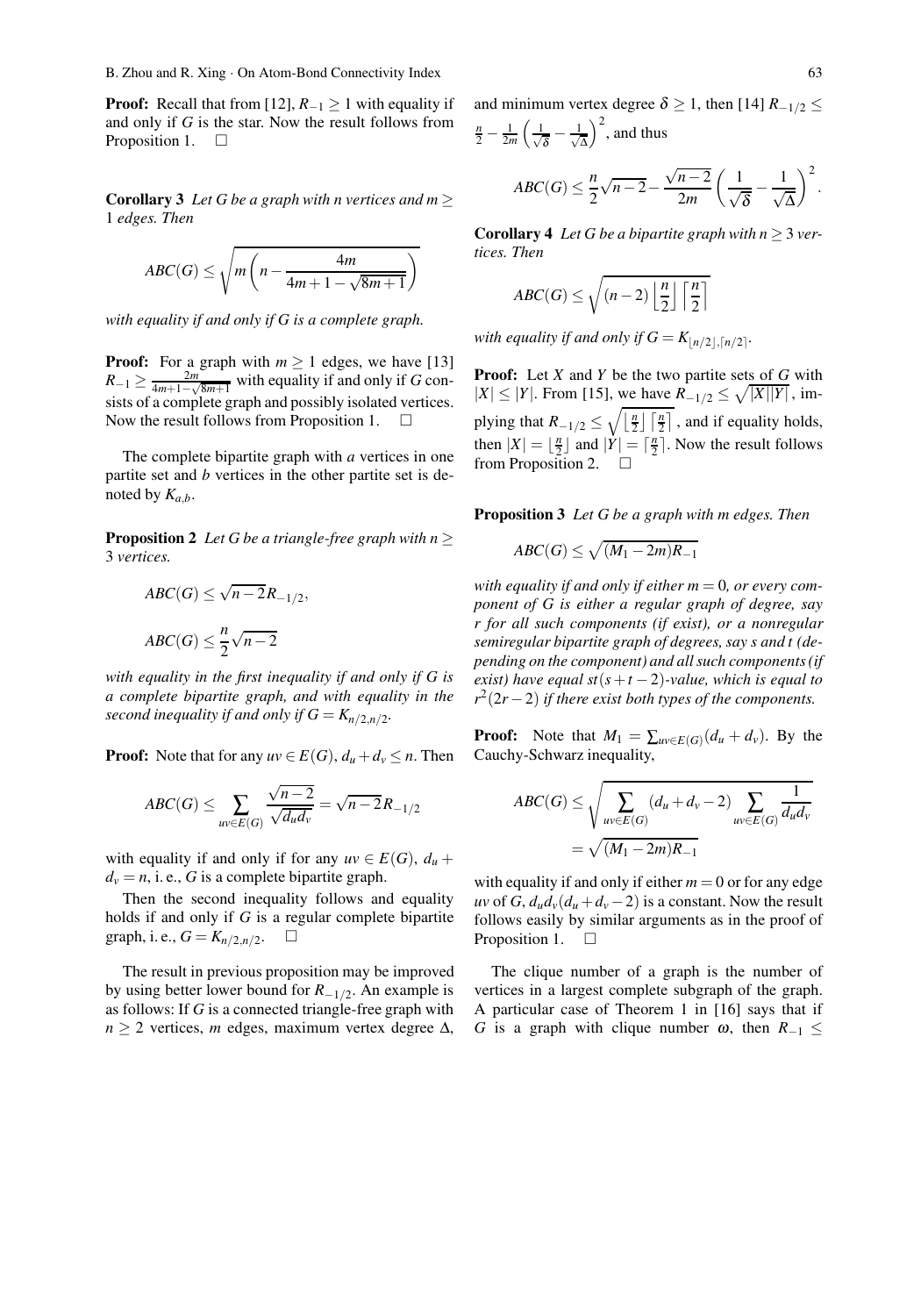$\frac{\omega-1}{2\omega}$   $\left(\sum_{u\in V(G)}\frac{1}{d_u}\right)^2$  with equality if and only if *G* is the regular complete  $\omega$ -partite graph. By Proposition 3, we have:

Corollary 5 *Let G be a graph with m edges and clique number* <sup>ω</sup>*. Then*

$$
ABC(G) \le \sqrt{\frac{\omega - 1}{2\omega} (M_1 - 2m)} \sum_{u \in V(G)} \frac{1}{d_u}
$$

*with equality if and only if G is the regular complete* <sup>ω</sup>*-partite graph.*

Note that there are relations between Randić indices  $R_{-1/2}$ ,  $R_{-1}$  and some other graph parameters, which, together with Propositions  $1 - 3$  may be used possibly to find relations between ABC index and these graph parameters.

## 3. ABC Index of Trees

In this section we consider ABC index of trees in more detail.

Let *a*, *x* be positive integers with 
$$
a \ge 2
$$
. Let  $f_a(x) = \sqrt{\frac{x+a-2}{ax}} - \sqrt{\frac{x+a-3}{(a-1)x}}$ , i.e.,  
\n
$$
f_a(x) = \frac{2-x}{\sqrt{a(a-1)x}\sqrt{(a-1)(x+a-2)} + \sqrt{a(x+a-3)}}
$$

Thus  $f_a(x) \le f_a(1)$  with equality if and only if  $x = 1$ , and if  $x \ge 2$ , then  $f_a(x) \le f_a(2) = 0$  with equality if and only if  $x = 2$ . Obviously,  $f_a(2) < f_a(1)$ .

Let  $S_{n,p}$  be the tree formed from the path on  $n-p+1$ vertices by attaching  $p - 1$  pendant vertices to an end vertex, where  $2 \le p \le n - 1$ . Obviously,  $S_{n,2} = P_n$  and  $S_{n,n-1} = S_n$ . For a tree *T* and its pendant vertex *u*, *T* − *u* denotes the tree formed from *T* by deleting the vertex *u* and its incident edge.

Lemma 1 *Let T be a tree with n vertices and p pendant vertices, where*  $2 \le p \le n-2$ *. If u is a pendant vertex being adjacent to the vertex v, then*

$$
ABC(T) - ABC(T - u) \le
$$

$$
\sqrt{\frac{p-1}{p}}(p-1) - \sqrt{\frac{p-2}{p-1}}(p-2)
$$

*with equality if and only if*  $T = S_{n,p}$  *and*  $d_v = p$ *.* 

**Proof:** Let  $\Gamma(v)$  be the set of neighbours of *v* in *T*. Since  $p \le n-2$ ,  $\Gamma(v) \setminus \{u\}$  contains at least one vertex of degree at least two. Note that  $d_v \geq 2$ . Thus

$$
ABC(T) - ABC(T - u) = \sqrt{\frac{d_v - 1}{d_v}}
$$
  
+ 
$$
\sum_{w \in \Gamma(v) \setminus \{u\}} \left( \sqrt{\frac{d_w + d_v - 2}{d_w d_v}} - \sqrt{\frac{d_w + d_v - 3}{d_w (d_v - 1)}} \right)
$$
  
= 
$$
\sqrt{\frac{d_v - 1}{d_v}} + \sum_{w \in \Gamma(v) \setminus \{u\}} f_{d_v}(d_w)
$$
  

$$
\leq \sqrt{\frac{d_v - 1}{d_v}} + f_{d_v}(2) + (d_v - 2) f_{d_v}(1)
$$
  
= 
$$
\sqrt{\frac{d_v - 1}{d_v}} + (d_v - 2) \left( \sqrt{\frac{d_v - 1}{d_v}} - \sqrt{\frac{d_v - 2}{d_v - 1}} \right)
$$
  
= 
$$
\sqrt{\frac{d_v - 1}{d_v}} (d_v - 1) - \sqrt{\frac{d_v - 2}{d_v - 1}} (d_v - 2)
$$

with equality if and only if of the  $d<sub>v</sub>$  neighbours of *v*, one has degree two, and the others are all pen-  $\sqrt{\frac{x-1}{x}}$  (*x* − 1) −  $\sqrt{\frac{x-2}{x-1}}$  (*x* − 2) is increasing for *x* ≥ 2, dant vertices. Since  $d_v \leq p$ , and the function  $g(x) =$ we have

$$
ABC(T) - ABC(T - u)
$$
  
\n
$$
\leq \sqrt{\frac{p-1}{p}} (p-1) - \sqrt{\frac{p-2}{p-1}} (p-2)
$$

with equality if and only if of the  $d<sub>v</sub> = p$  neighbours of *v*, one has degree two, and the others are all pendant vertices, i.e.,  $T = S_{n,p}$  and  $d_v = p$ .  $\Box$ 

Proposition 4 *Let T be a tree with n vertices and p pendant vertices, where*  $2 \le p \le n - 2$ *. Then* 

$$
ABC(T) \le \sqrt{\frac{p-1}{p}}(p-1) + \frac{\sqrt{2}}{2}(n-p)
$$

*with equality if and only if*  $T = S_{n,p}$ *.* 

**Proof:** We argue by induction on *n*. It is trivial for  $n =$ 4. Suppose that *n* ≥ 5 and it holds for all trees with *n*− 1 vertices. Let *T* be a tree with *n* vertices and *p* pendant vertices. Let *u* be a pendant vertex being adjacent to the vertex *v* in *T*. First suppose that  $d_v = 2$ . Such *u* and *v*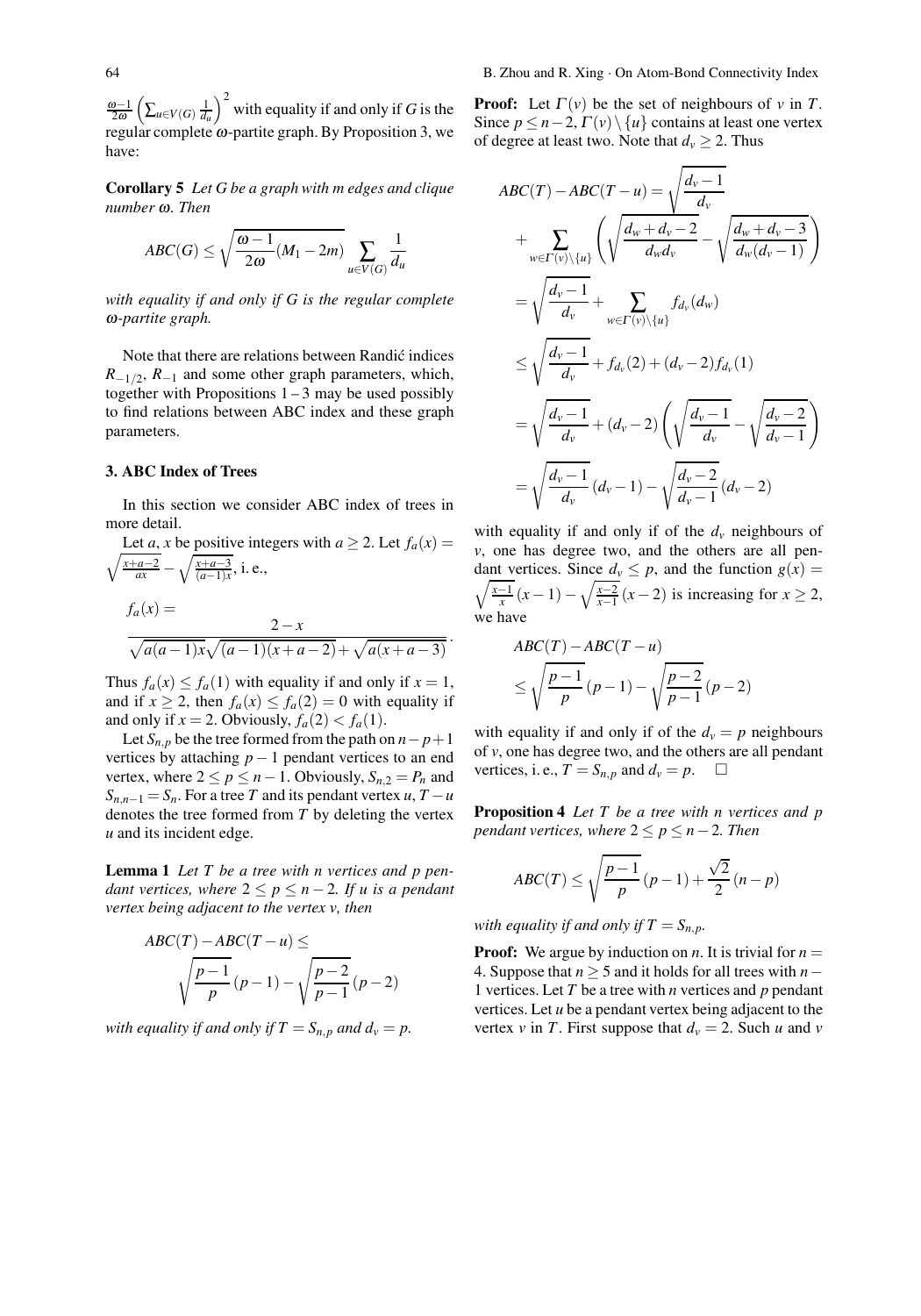always exist if  $p = 2$ , 3. Then  $d_w \ge 2$  for the unique neighbour *w* of *v* different from *u*, and thus

$$
ABC(T) - ABC(T - u) = \frac{\sqrt{2}}{2} + \frac{\sqrt{2}}{2} - \sqrt{\frac{d_w - 1}{d_w}} \le \frac{\sqrt{2}}{2}
$$

with equality if and only if  $d_w = 2$ . In this case,  $T - u$ possesses *p* pendant vertices. If  $p = n - 2$ , then  $T - u$ is a star, and thus  $T = S_{n,n-2}$ . If  $p \leq n-3$ , then by the induction hypothesis, we have

$$
ABC(T) \le ABC(T - u) + \frac{\sqrt{2}}{2}
$$
  
\n
$$
\le \sqrt{\frac{p-1}{p}}(p-1) + \frac{\sqrt{2}}{2}(n-1-p) + \frac{\sqrt{2}}{2}
$$
  
\n
$$
= \sqrt{\frac{p-1}{p}}(p-1) + \frac{\sqrt{2}}{2}(n-p)
$$

with equalities if and only if  $T - u = S_{n-1,p}$  and  $d_w = 2$ , i.e.,  $T = S_{n,p}$ .

Now we suppose that  $d_v \geq 3$  and  $p > 3$ . Then  $T - u$ possesses *p*−1 pendant vertices. By Lemma 1 and the induction hypothesis, we have

$$
ABC(T) \le
$$
  
\n
$$
ABC(T - u) + \sqrt{\frac{p-1}{p}} (p - 1) - \sqrt{\frac{p-2}{p-1}} (p - 2)
$$
  
\n
$$
\leq \sqrt{\frac{p-2}{p-1}} (p - 2) + \frac{\sqrt{2}}{2} (n - p)
$$
  
\n
$$
+ \sqrt{\frac{p-1}{p}} (p - 1) - \sqrt{\frac{p-2}{p-1}} (p - 2)
$$
  
\n
$$
= \sqrt{\frac{p-1}{p}} (p - 1) + \frac{\sqrt{2}}{2} (n - p)
$$

with equality in the second inequality if and only if *T* −  $u = S_{n-1,p-1}$  and the degree of *v* in  $T - u$  is  $p - 1$ , for which equality holds also in the first inequality. These are just satisfied for  $T = S_{n,p}$ .  $\Box$ 

Note that  $h(p) = \sqrt{\frac{p-1}{p}} (p-1) +$  $\frac{\sqrt{2}}{2}(n-p)$  is increasing for  $2 \le p \le n-2$ . By Proposition 4,  $S_{n,n-d+1}$ is the unique tree among trees with *n* vertices and diameter *d* with  $3 \le d \le n-1$ .

Let  $D_{n,a}$  be the tree formed by adding an edge between the centers of the stars  $S_a$  and  $S_{n-a}$ , where  $2 \le a \le \lfloor \frac{n}{2} \rfloor$ . Then  $S_{n,n-2} = D_{n,2}$ .

**Corollary 6** *Among the trees with*  $n \geq 4$  *vertices, Sn is the unique tree with the maximum ABC index,*

*which is equal to*  $\sqrt{(n-1)(n-2)}$ *,*  $S_{n,n-2} = D_{n,2}$  *is the unique tree with the second maximum ABC index, which is equal to*  $\sqrt{\frac{n-3}{n-2}}$   $(n-3) + \sqrt{2}$ ,  $S_{5,2} = P_5$ *and D<sub>n</sub>*, *for*  $n \geq 6$  *are the unique trees with the third maximum ABC index, where*  $ABC(S_{5,2}) = 2\sqrt{2}$  *and*  $ABC(D_{n,3}) = \sqrt{\frac{n-4}{n-3}}(n-4) + \sqrt{\frac{n-2}{3(n-3)}} + \frac{2\sqrt{6}}{3}$ , D<sub>n,4</sub> for  $8 ≤ n ≤ 25$  *and*  $S_{n,n-3}$  *for*  $n = 6,7$  *and*  $n ≥ 26$  *are the unique trees with the fourth maximum ABC index, where*  $ABC(D_{n,4}) = \sqrt{\frac{n-5}{n-4}}(n-5) + \frac{1}{2}\sqrt{\frac{n-2}{n-4}} + \frac{3\sqrt{3}}{2}$  $and ABC(S_{n,n-3}) = \sqrt{\frac{n-4}{n-3}} (n-4) + \frac{3\sqrt{2}}{2}.$ 

**Proof:** Recall that  $h(p) = \sqrt{\frac{p-1}{p}} (p-1) + \frac{\sqrt{2}}{2} (n-p)$ is increasing for  $2 \le p \le n-2$ .

Let  $T$  be a tree with  $n$  vertices. Let  $p$  be the number of pendant vertices of *T*. If  $T \neq S_n$ , then  $2 \leq p \leq n-2$ , and thus by Proposition 4,  $ABC(T) \leq h(n-2)$  with equality if and only if  $T = S_{n,n-2}$ . Obviously,  $\frac{n-3}{n-2}$ *<sup>n</sup>*−<sup>2</sup> *<sup>n</sup>*−<sup>1</sup> and then

$$
h(n-2) = \sqrt{\frac{n-3}{n-2}} (n-3) + \sqrt{2}
$$
  
< 
$$
< \sqrt{\frac{n-2}{n-1}} (n-1) = ABC(S_n).
$$

Thus  $S_n$  is the unique tree with the maximum ABC index and  $S_{n,n-2}$  is the unique tree with the second maximum ABC index among trees with  $n \geq 4$  vertices.

There are only three trees with five vertices:  $S_5$ ,  $S_{5,3}$ , and  $P_5$ . Thus  $P_5$  is the unique tree with the third maximum ABC index among trees with five vertices.

Suppose that  $n \ge 6$ , and  $T \ne S_n$ ,  $S_{n,n-2}$ . If  $p = n-2$ , then *T* is of the form  $D_{n,a}$  for  $3 \le a \le \lfloor \frac{n}{2} \rfloor$ . For  $F(x) = \frac{(2x+1)\sqrt{x-1}}{2x\sqrt{x}}$  $\frac{1+1\sqrt{x-1}}{2x\sqrt{x}} = \sqrt{1-\frac{1}{x}} + \frac{1}{2x}\sqrt{1-\frac{1}{x}}$  with  $x > 1$ , we have  $F'(x) = \frac{1}{2x^2} \left( \left(1 + \frac{1}{2x}\right) \sqrt{\frac{x}{x-1}} - \sqrt{\frac{x-1}{x}} \right)$  $\Big\} > 0.$ Thus, for  $H(x) = \sqrt{\frac{x-1}{x}} (x-1) + \sqrt{\frac{n-x-1}{n-x}} (n-x-1)$ with  $1 \le x \le \lfloor \frac{n}{2} \rfloor$ ,  $H'(x) = F(x) - F(n-x) \le 0$ . Note that  $\sqrt{\frac{n-2}{x(n-x)}}$  is decreasing for  $1 < x \leq \lfloor \frac{n}{2} \rfloor$ . Then

$$
ABC(D_{n,a}) = \sqrt{\frac{a-1}{a}} (a-1) + \sqrt{\frac{n-a-1}{n-a}} (n-a-1)
$$

$$
+ \sqrt{\frac{n-2}{a(n-a)}} = H(a) + \sqrt{\frac{n-2}{a(n-a)}}
$$